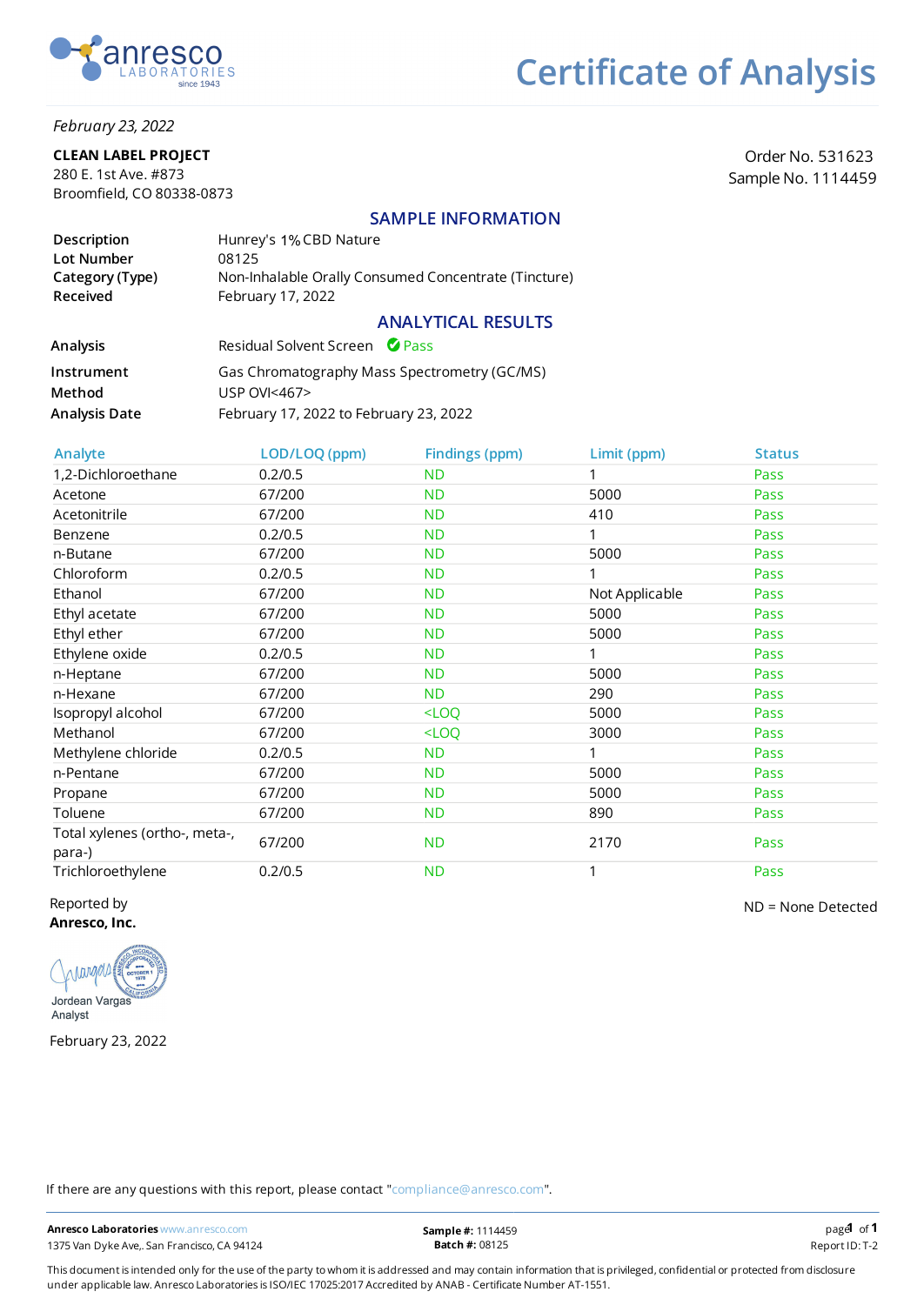

## February 22, 2022

### CLEAN LABEL PROJECT

280 E. 1st Ave. #873 Broomfield, CO 80338-0873

Order No. 531623 Sample No. 1114459

## SAMPLE INFORMATION

| Description                        | Hunrey's 1% CBD Nature                                                    |
|------------------------------------|---------------------------------------------------------------------------|
| Lot Number                         | 08125                                                                     |
| Category (Type)<br><b>Received</b> | Non-Inhalable Orally Consumed Concentrate (Tincture)<br>February 17, 2022 |

## ANALYTICAL RESULTS

| <b>Analysis</b>      | Heavy Metals Pass                                     |
|----------------------|-------------------------------------------------------|
| Instrument           | Inductively Coupled Plasma Mass Spectrometry (ICP-MS) |
| Method               | MF 24E020                                             |
| <b>Analysis Date</b> | February 17, 2022 to February 22, 2022                |

| Analyte | LOD/LOQ (µg/g) | Findings $(\mu g/g)$ | Limit $(\mu g/g)$ | <b>Status</b> |
|---------|----------------|----------------------|-------------------|---------------|
| Arsenic | 0.02/0.05      | ND                   | 1.5               | Pass          |
| Cadmium | 0.02/0.05      | ND                   | 0.5               | Pass          |
| Mercury | 0.02/0.05      | <b>ND</b>            |                   | Pass          |
| Lead    | 0.02/0.05      | ND                   | 0.5               | Pass          |

Reported by Anresco, Inc.

ND = None Detected

Eric Tam

Senior Chemist February 22, 2022

If there are any questions with this report, please contact "compliance@anresco.com".

This document is intended only for the use of the party to whom it is addressed and may contain information that is privileged, confidential or protected from disclosure under applicable law. Anresco Laboratories is ISO/IEC 17025:2017 Accredited by ANAB - Certificate Number AT-1551.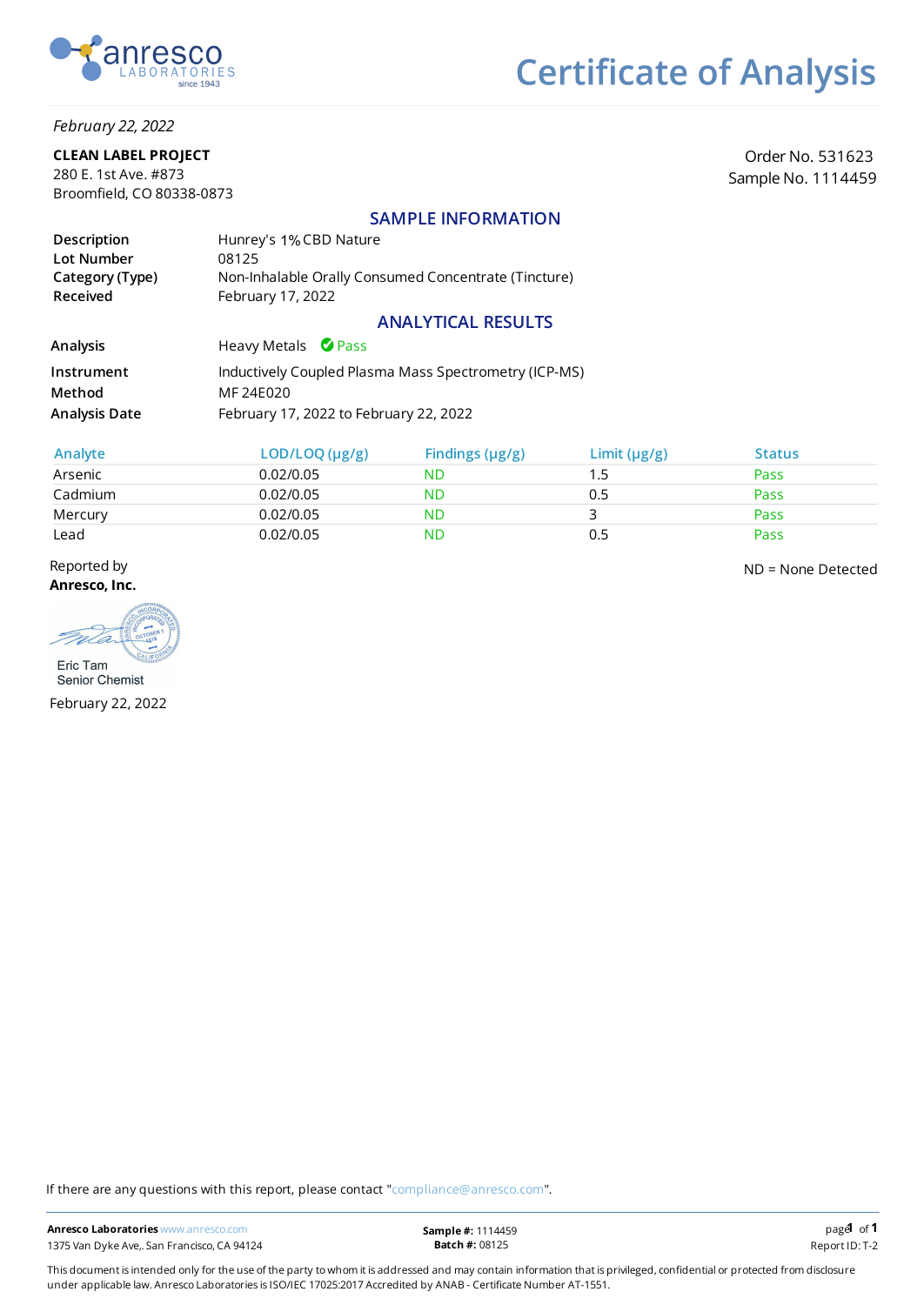

## February 23, 2022

### CLEAN LABEL PROJECT

280 E. 1st Ave. #873 Broomfield, CO 80338-0873

Order No. 531623 Sample No. 1114459

## SAMPLE INFORMATION

| Description     | Hunrey's 1% CBD Nature                               |
|-----------------|------------------------------------------------------|
| Lot Number      | 08125                                                |
| Category (Type) | Non-Inhalable Orally Consumed Concentrate (Tincture) |
| <b>Received</b> | February 17, 2022                                    |

## ANALYTICAL RESULTS

Analysis Pesticide Screen <sup>O</sup> Pass

Instrument Method Analysis Date Liquid Chromatography Tandem Mass Spectrometry (LC-MS/MS) & Gas Chromatography Tandem Mass Spectrometry (GC-MS/MS) MF-CHEM-13 February 17, 2022 to February 23, 2022

| Analyte             | LOD/LOQ (ppm) | <b>Findings (ppm)</b> | Limit (ppm) | <b>Status</b> |
|---------------------|---------------|-----------------------|-------------|---------------|
| Abamectin           | 0.04/0.10     | <b>ND</b>             | 0.3         | Pass          |
| Acephate            | 0.02/0.06     | <b>ND</b>             | 5.0         | Pass          |
| Acequinocyl         | 0.04/0.10     | <b>ND</b>             | 4.0         | Pass          |
| Acetamiprid         | 0.02/0.06     | <b>ND</b>             | 5.0         | Pass          |
| Aldicarb            | 0.02/0.06     | <b>ND</b>             | 0.02        | Pass          |
| Azoxystrobin        | 0.02/0.06     | <b>ND</b>             | 40.0        | Pass          |
| Bifenazate          | 0.02/0.06     | <b>ND</b>             | 5.0         | Pass          |
| Bifenthrin          | 0.04/0.10     | <b>ND</b>             | 0.5         | Pass          |
| <b>Boscalid</b>     | 0.02/0.06     | <b>ND</b>             | 10.0        | Pass          |
| Captan              | 0.2/0.6       | <b>ND</b>             | 5.0         | Pass          |
| Carbaryl            | 0.02/0.06     | <b>ND</b>             | 0.5         | Pass          |
| Carbofuran          | 0.02/0.06     | <b>ND</b>             | 0.02        | Pass          |
| Chlorantraniliprole | 0.02/0.06     | <b>ND</b>             | 40.0        | Pass          |
| Chlordane           | 0.02/0.06     | <b>ND</b>             | 0.02        | Pass          |
| Chlorfenapyr        | 0.02/0.08     | <b>ND</b>             | 0.02        | Pass          |
| Chlorpyrifos        | 0.02/0.06     | <b>ND</b>             | 0.02        | Pass          |
| Clofentezine        | 0.02/0.06     | <b>ND</b>             | 0.5         | Pass          |
| Coumaphos           | 0.02/0.06     | <b>ND</b>             | 0.02        | Pass          |
| Cyfluthrin          | 0.10/0.30     | <b>ND</b>             | 1.0         | Pass          |
| Cypermethrin        | 0.10/0.30     | <b>ND</b>             | 1.0         | Pass          |
| Daminozide          | 0.02/0.06     | <b>ND</b>             | 0.02        | Pass          |
| DDVP (Dichlorvos)   | 0.02/0.06     | <b>ND</b>             | 0.02        | Pass          |
| Diazinon            | 0.02/0.06     | <b>ND</b>             | 0.2         | Pass          |
| Dimethoate          | 0.02/0.06     | <b>ND</b>             | 0.02        | Pass          |
| Dimethomorph        | 0.02/0.06     | <b>ND</b>             | 20.0        | Pass          |
| Ethoprop(hos)       | 0.02/0.06     | <b>ND</b>             | 0.02        | Pass          |
| Etofenprox          | 0.02/0.06     | <b>ND</b>             | 0.02        | Pass          |
| Etoxazole           | 0.02/0.06     | <b>ND</b>             | 1.5         | Pass          |
| Fenhexamid          | 0.02/0.06     | <b>ND</b>             | 10.0        | Pass          |
| Fenoxycarb          | 0.02/0.06     | <b>ND</b>             | 0.02        | Pass          |
| Fenpyroximate       | 0.02/0.06     | <b>ND</b>             | 2.0         | Pass          |
| Fipronil            | 0.02/0.06     | <b>ND</b>             | 0.02        | Pass          |
| Flonicamid          | 0.02/0.06     | <b>ND</b>             | 2.0         | Pass          |

If there are any questions with this report, please contact "compliance@anresco.com".

This document is intended only for the use of the party to whom it is addressed and may contain information that is privileged, confidential or protected from disclosure under applicable law. Anresco Laboratories is ISO/IEC 17025:2017 Accredited by ANAB - Certicate Number AT-1551.